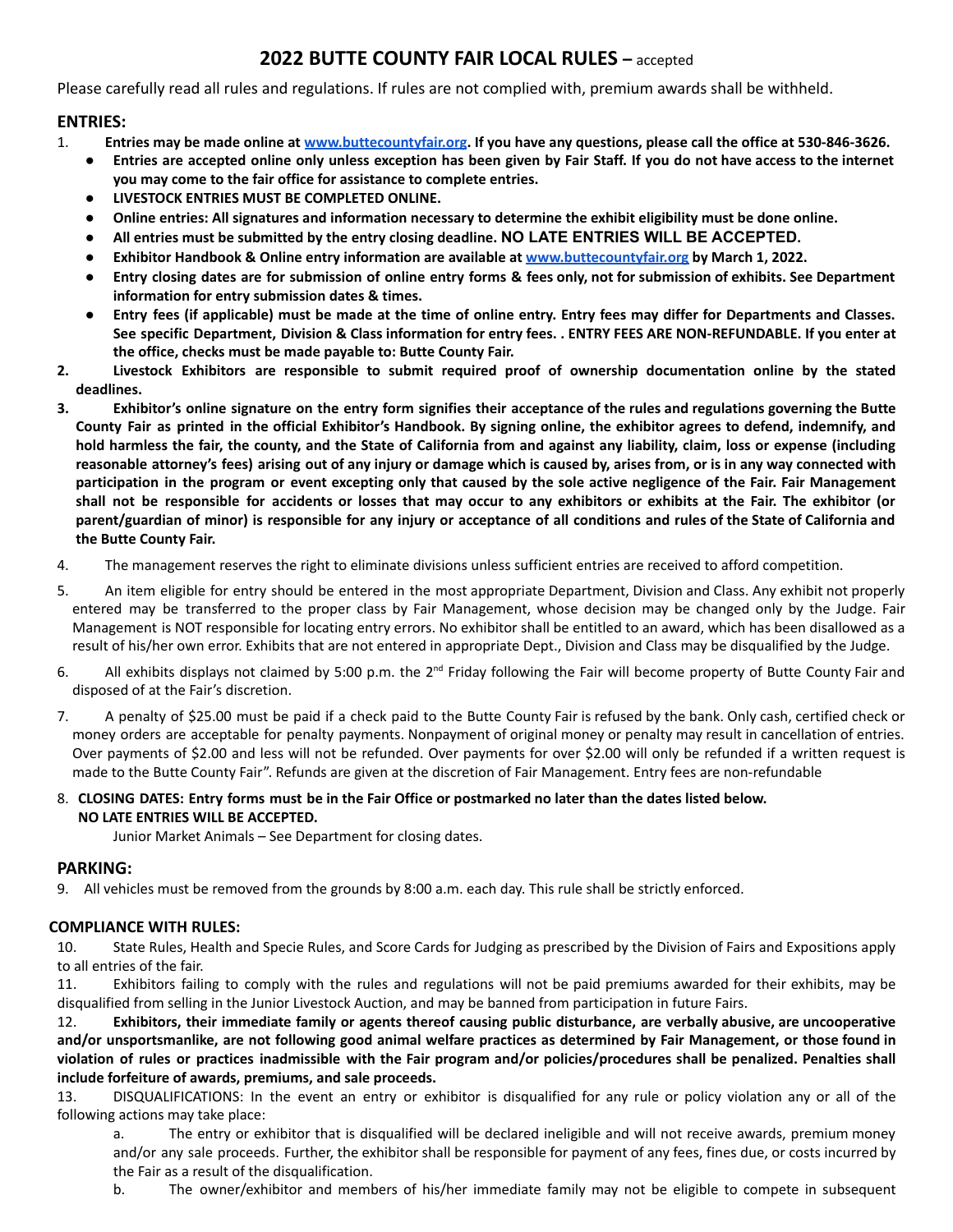Butte County Fairs. The extent and degree of future eligibility shall be determined by Fair Management.

14. Exhibitors not cooperating with security personnel or any other Fair officials in all matters of policy, including but not limited to RV's, parking, stall/pen/space assignments and appearance, unsportsmanlike conduct and/or animal care will have their entries canceled and will be ordered to remove their exhibit from the grounds immediately. Further, if the exhibitor and/or exhibitor's adult supervisor, parent or family member's actions are deemed to be illegal, inhumane, or unethical the proper authorities will be notified for further investigation.

15. The management reserves the right to interpret the rules and regulations and to settle questions and disputes.

16. All entries are shown at the owner's risk. The management is not liable for any theft, loss, or damage while exhibits are on the grounds. All precautions possible will be taken for the protection of exhibits.

17. Placing of ribbons does not guarantee correct placing in judging. Only the official placing on the judging sheet or record constitutes the final placement. The Judge's decision is final.

18. It is the intent of Fair Management to award all Special Awards and/or donated prizes to exhibitors as published in the Exhibitor's

Handbook, as per judging results. Fair Management will not be held responsible for prizes not received from sponsors.

19. The Fair reserves the right to reject and/or not display an entry if it is deemed objectionable or inappropriate for display at a family fair.

20. By signing and submitting an entry form the exhibitors and their agents, parents and leaders acknowledge and agree that they:

- a) Understand and have read these Local Rules and State Rules and agree to abide by them.
- b) Certify that all information on the entry form is true and accurate; and
- c) Agree to comply with the fair's decision regarding any alleged violation of the State or Local Rules
- d) In the event that it is determined there has been unethical treatment of animals or violation of state or federal regulations or of state or local fair drug policy rules, exhibitor names will be forwarded to F&E as well as given to the Network of California fairs and to appropriate government agencies.
- e) The Butte County Fair reserves the right to publish, for its intended use, any and all photographs taken of exhibits entered in the Butte County Fair by official Fair Photographer &/or Fair Staff. Participants, Advisors, Leaders, Teachers, etc. approve the use of any photo taken on the fairgrounds upon signature of entry.

21. For specific department rules and requirements, please see department information.

## **PROTESTS:**

Protests will be considered only if there has been a violation of State or Local Rules that have not been enforced. Decisions of judges, veterinarians, weighmasters, breed callers, tail dock officials and timers cannot be protested and are final.

All protests must be accompanied by a deposit of \$500 (cash, money order or certified check made payable to the Butte County Fair). The deposit will be returned if the protest is upheld. See State Rules, Section V for complete rule information.

The protestor shall make every effort to file the protest prior to judging. All protests must be filed in writing within 24 hours of the time of the cause of the protest and before conclusion of fair. See State Rules, Section V for complete rule information.

Protests shall be adjudicated by Fair Management and/or members of Board of Directors.

#### **Refer to CDFA State Rules, Section V for complete Protest rules.**

#### **CODE OF CONDUCT FOR JUNIOR EXHIBITORS:**

22. The Management reserves the right to immediately remove any exhibitor from competition and/or the Junior Livestock Auction, as well as withhold premiums (cash and awards), and revoke exhibiting privileges for a period of 13 months from the date of the infraction for "unacceptable conduct".

Examples of "unacceptable conduct" are, but not limited to:

- (a) Possession and use of alcoholic beverages by a minor, under the age of 21.
- (b) Possession and use of all tobacco products, including E-Cigarettes and Vapors, under the age of 21.
- (c) Smoking or vaping in the barns.
- (d) The use of any drugs other than prescription medication.
- (e) Tampering with fire extinguishers, fire alarms, or any other emergency equipment.
- (f) Violation of the **MIDNIGHT** curfew without permission.
- (g) Obscene language or gestures directed to any judge, employee, or official of the Butte County Fair.
- (h) Criticizing or interfering with the judge, show management, or other exhibitors while in the show ring or other conduct determined detrimental to the show.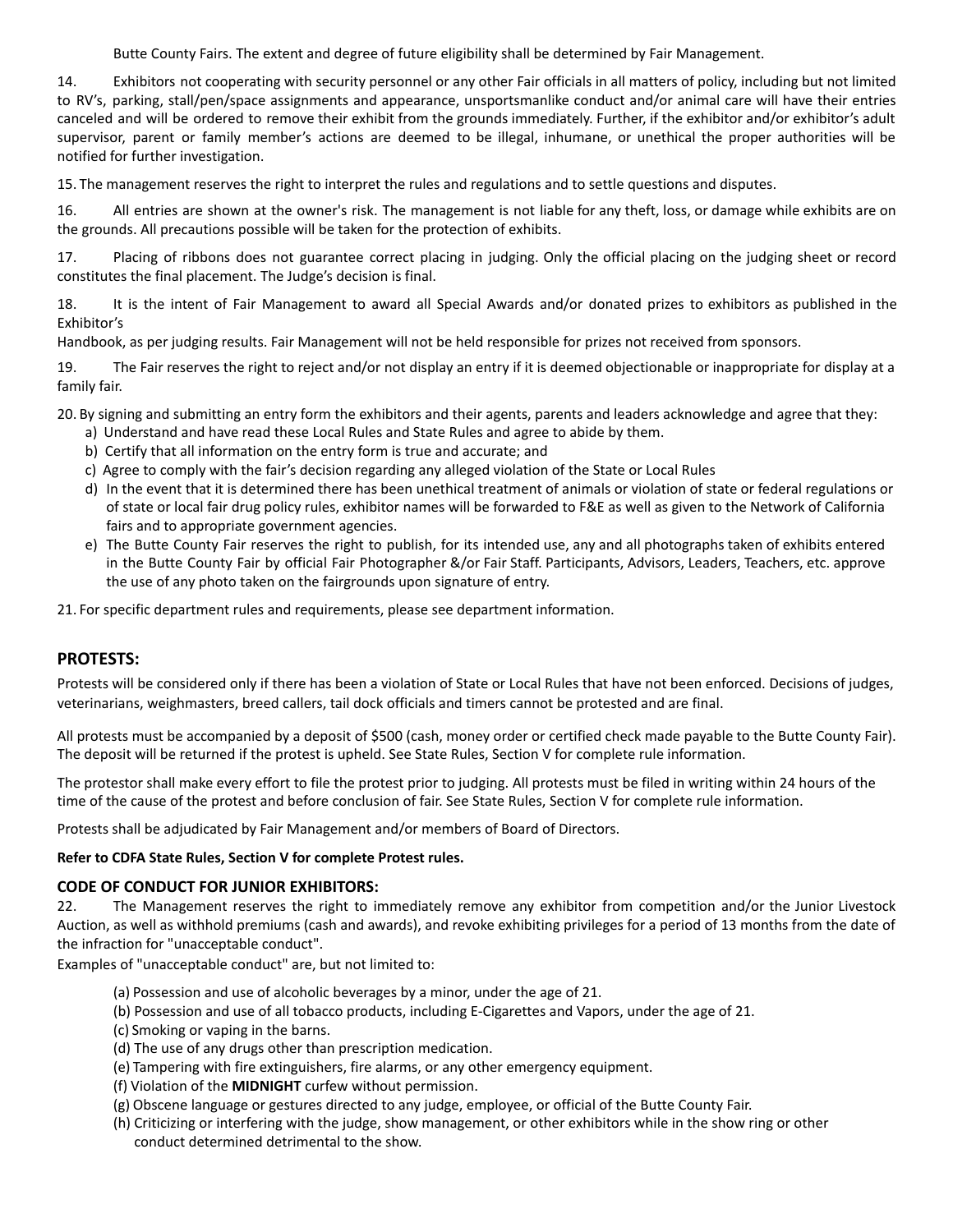### **ADMISSION AND PASSES:**

23. Each livestock exhibitor will be issued an exhibitor pass, one adult pass, and one parking pass after his/her animal is in place on the Fairgrounds and has met necessary weight requirements. THIS PASS ALLOWS EXHIBITORS TO ENTER THE GROUNDS TO CARE FOR THEIR LIVESTOCK. Parents/guardians of Junior Livestock exhibitors may purchase one (1) additional wristband pass and one (1) additional parking pass at the Livestock office **at the posted time** on the day of weigh-in. This pass will be good **for the duration** of the fair and MUST be presented at the gate to be admitted to the fair. **No refunds will be issued.**

24. All other passes/credentials will be purchased at the regular rate determined by Fair Staff each year.

25. Carnival Passes will be offered at a discounted rate to exhibitors only during the specific time designated by fair staff.

26. Trailer and Camper Spaces by reservation only**.** RESERVATION INFORMATION WILL BE AVAILABLE AFTER March 1, 2022.

27. Junior Livestock exhibitors will be allowed to stay overnight in trailers under the direct supervision of approved chaperones. Names of chaperones & junior exhibitors should be provided to the FAIR ADMINISTRATION OFFICE at the time reservation forms are submitted. Junior Livestock Exhibitors must be in their beds by 12:00 midnight each night, or management may withdraw the exhibitor's animal from the Junior Livestock Auction.

28. Note: Vehicle Parking Permit only permits vehicles on grounds. All occupants of a vehicle must have passes/credentials.

### **LIVESTOCK – GENERAL**

29. Breeding Livestock entries are open to residents of Butte, Colusa, Glenn, Plumas, Sutter, Tehama & Yuba Counties, unless otherwise noted. **Entry Fees are non-refundable**.

30. Animal projects must be owned solely by and under the exhibitor's care and management and under the supervision of the organization in which the project will be shown as specified below. The official ownership date is the date shown on the receipt of sale unless the animal was bred by the exhibitor. The days are counted prior to the opening day of the fair. Ownership must be maintained through show date(s) of fair or event.

a. Market animals: Beef – 120 consecutive days; Swine, Sheep and Goats – 60 consecutive days

- b. Breeding and feeder animals: 30 consecutive days
- c. All small market animals (rabbits & poultry): 30 consecutive days

31. At Manager's discretion, livestock department entries can be limited. Management reserves right to return entries when facilities are filled.

32. Breeding animals shall be identified by a permanent number (ear tag, tattoo, photo or drawing, brand, ear notching or microchip) on the animal which matches the number recorded on the entry form. Market animals will have a tag attached to the animal prior to the animal arriving at the fair. Ear Tag/permanent ID must remain on the animal at all times. The Butte County Fair reserves the right to check an animal's ID at any time once the animal is on the grounds. Sheep and Goats require official Scrapie identification tags. Dairy Goats may have legible registration tattoos and/or RFID tags when accompanied by registration papers and RFID reader.

33. Livestock will not be accepted on the grounds before 6:30 a.m. Monday, **August 22, 2022,** and must be in place **by 5:00 PM Tuesday, August 23, 2022 as set by Fair Management,** unless otherwise stated on Department pages. Please see Departments for specific information.

34. Absolutely no livestock allowed beyond the north end of the cattle show ring..

35. Breeding Livestock & non-market animals will not be released prior to stated release time on the closing day of the Fair without official permission from Fair management. Exhibitors who remove animals without official permission prior to the scheduled approved release time are considered in violation of rules and subject to sanctioning which may include disqualification of entries, awards returned, premiums not paid and/or exhibitor not being allowed to show at future Butte County Fairs.

36. All animals must be removed by **9:00** p.m. **on the posted day of release as set by Fair Management**. Tack and/or Decorations must be removed before 7:00 a.m. Wednesday following the conclusion of the fair. Unclaimed items may be disposed of at the Fair's discretion.

37. Junior livestock divisions for large animals will be open to 4-H members who have turned 9 by January 1, 2022, and are no older than 19, and to FFA, Grange and Junior Exhibitors who meet the age requirements as defined in the State Rules. Special needs participants who are older than 19 may be enrolled in 4-H special education programs with the approval of the county 4-H program staff. Youth in these programs may participate until they are 22 years of age as per the State Education code.

38. Independent & Grange exhibitors who are 14 years of age and older, as of January 1<sup>st</sup>, will compete against FFA. All other exhibitors younger than 14 years of age, as of January 1<sup>st,</sup> will compete against 4-H.

39. "**INDEPENDENT**" junior exhibitors participating in the Junior Livestock Auction and/or Livestock classes must meet requirements set out in the Local Rules and are subject to State Rules, Section VII. An Independent Exhibitor is defined in the State Rules for California Fairs as an "Exhibitor not eligible to compete in a certain category as a member of 4-H, Grange or FFA junior organization". Requirements for Independent Exhibitors follow and must be met in order to show as an Independent Exhibitor at the Fair. All State and Local Rules apply.

a. **Be a resident of Butte County**. Proof of residency in Butte County must be submitted with entry form (current utility bill, cell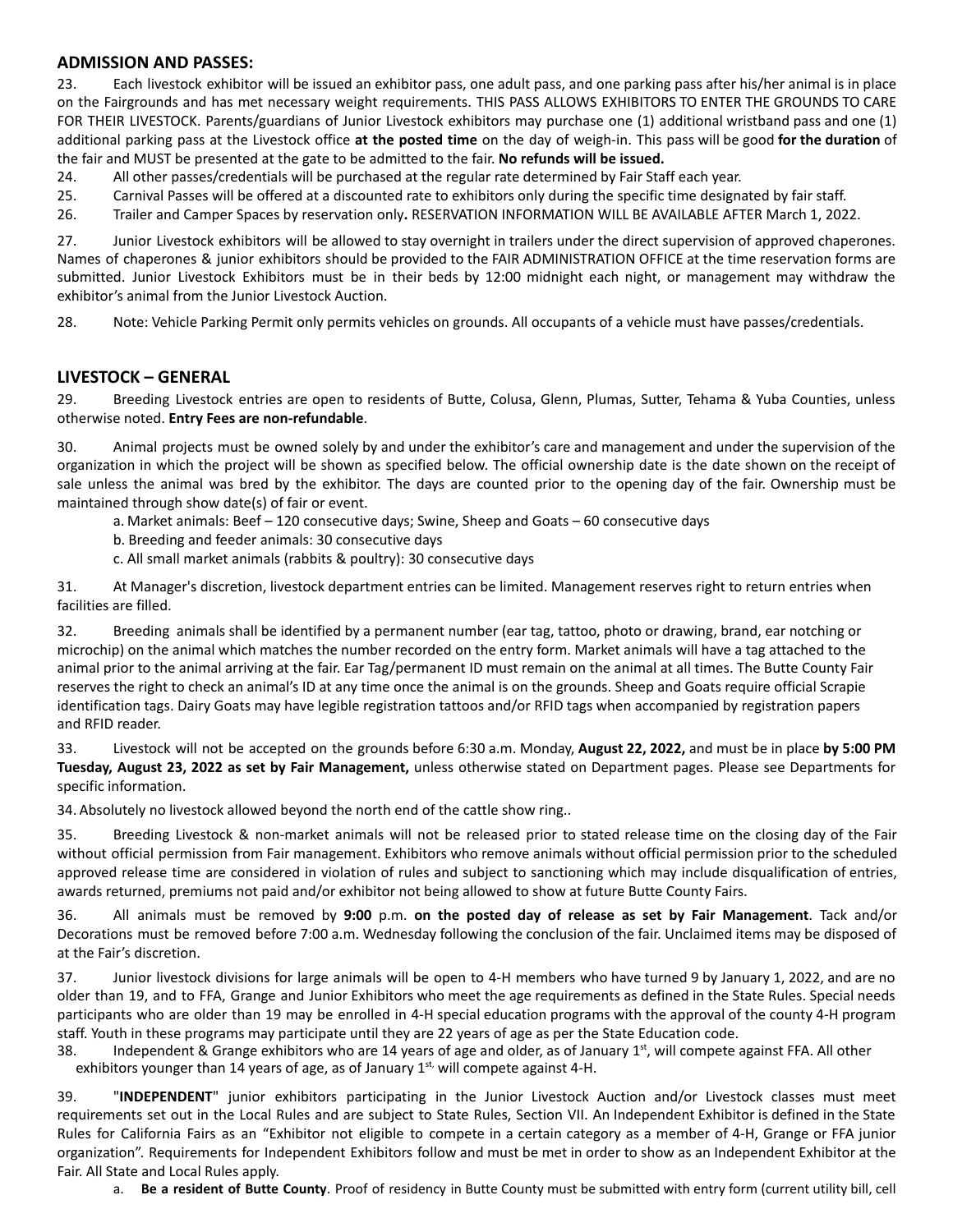phone bill, etc.)

- b. **Attend a school in Butte County**. Proof of attendance in a Butte County School must be submitted with entry form. If the independent exhibitor has graduated from high school and meets the age requirements as specified in the State and Local Rules, they must provide proof that they graduated from a High School in Butte County. Youth enrolled in on-line or home school must provide documentation of school enrollment. Fair Management will determine eligibility on an individual basis.
- c. Independent Exhibitors must be at least 9 years old by January 1, **2022**, to compete in large animal (Beef, Sheep, Swine, Dairy Goats, Boer Goats, Market & Fiber Goats) competitions at California Fairs.
	- 1. Exhibitors are eligible to compete/exhibit through December  $31<sup>st</sup>$  of the year in which they turn 19 years of age. Independent exhibitors may only compete one year after graduating from high school providing, they were entered as a Butte County Fair livestock exhibitor the previous year & meet age requirement.
	- 2. Youth may be ineligible to participate as Independent if documented disciplinary action involving project(s) has been taken against them by 4-H, FFA or Grange organizations. The Fair may revoke exhibition privileges for a period of 13 months from date of documented disciplinary action taken against them by 4-H, FFA or Grange. Examples of documented disciplinary actions are, but not limited to:
		- expulsion
		- suspension
		- or any other action as determined by Fair Management.
- d. Must own and grow or construct their own exhibits. Animal(s) must be under exhibitor's care and management for length of time required in Local Rule #30. Must provide bill of sale showing date of ownership for large animal entries (cattle, swine, sheep, meat goats & dairy goats) and permanent tag, tattoo &/or hog ear notch information by ownership/entry deadline.
- d. e. Have a responsible adult supervisor named on entry form, provide phone number where supervisor can always be reached, and provide on ground supervision during Fair.
- **f.** Provide project management records and proof of supervision as to length of project to Fair Staff. The Project Record Form & Independent Exhibitor Affidavit may be found on our website or is available in the Fair Office. **The Project Record &** Independent Exhibitor Affidavit must be submitted to and approved as acceptable to the Livestock Office no later than 5:00 **pm Monday, August 22 or entries will be disqualified.**

#### All Junior Livestock Exhibitors are required to participate in a certified QUALITY ASSURANCE & ETHICS AWARENESS TRAINING or complete YQCA training and provide current certificate of completion no later than 5:00 p.m. July 28, 2022. See **Rule #40.**

**h.** Juniors who have been 4-H, FFA or Grange project members within 60 days (120 days for market beef) prior to the fair are not eligible to compete in that project as Independent juniors or enter project(s) under a different organization.

i. Independent exhibitors who are 14 years of age and older, as of January  $1<sup>st</sup>$ , will compete against FFA. All other exhibitors younger than 14 years of age, as of January 1<sup>st,</sup> will compete against 4-H.

j. Uniform requirements for an Independent Livestock Exhibitor consist of a white, collared shirt, white pants, or white jeans and boots or closed toe shoes. Pants and/or jeans must be hemmed and untorn.

In addition to the above, Independent Junior Exhibitors entering market animals must submit the following documentation: **a. Bill of Sale with the exhibitor's name and date of purchase of animal**

- b. A photograph of the exhibitor with the animal including any brands, ear tags, or ear notches that would **uniquely identify that animal (See Rule #71)**
- **c. Verification of the animal's permanent tag and/or tattoo.**

This documentation must be submitted to the Fair based on the following schedule per species exhibited by the exhibitor:

- **a. Market Beef – 120 days prior to the opening day of Fair**
- **b. Market Lambs, Goats & Swine – 60 days prior to the opening day of Fair**
- **c. Rabbit Meat Pens – 30 days prior to opening day of Fair.**

40. ALL JUNIOR LIVESTOCK EXHIBITORS are required to participate in a certified QUALITY ASSURANCE & ETHICS AWARENESS TRAINING or complete YQCA training (Youth for the Quality Care of Animals) and provide current certificate of completion no later than 5:00 p.m. July 28, 2022 or entry will be disqualified. Certification will be verified and if it is not current or valid the entry will be disqualified. YQCA is a national multi-specie assurance program for youth. See YQCA.org for information and certification.

41. Management reserves the right to remove any exhibitor from competition and/or the Junior Livestock Auction & disallow premiums for jeopardizing the welfare of an animal on the Fairgrounds, including the application of artificial stimulus. Management to determine violations. Violations of this rule can prevent exhibitor from showing at future fairs.

42. Livestock exhibited at the Butte County Fair must be cared for and treated in a humane and ethical manner. Butte County Fair and the International Association of Fairs and Expositions is uniting with other member fairs in an effort to support ethical and humane treatment of all animals exhibited at Fairs as well as reinforcing educational emphasis of competitive programs for animals and maintaining the highest integrity standards of all participants. **The Butte County Fair has adopted the** *IAFE Code of Show Ring* Ethics Guidelines for our Livestock Shows and reserves the right to disqualify any animal or exhibitor that has violated those **specific guidelines***. IAFE Code of Show Ring Ethics* **can be found on pages following Local Rules.**

43. Artificial means of filling animals is prohibited. Drench guns, stomach pumps and/or any mechanism used to artificially fill or provide a liquid diet (drench) are not allowed. Any exhibitor in violation of this rule will be subject to disqualification and/or loss of premiums/auction proceeds.

44. The management reserves the right to vacate, declare ineligible for competition, and/or order the removal of any entry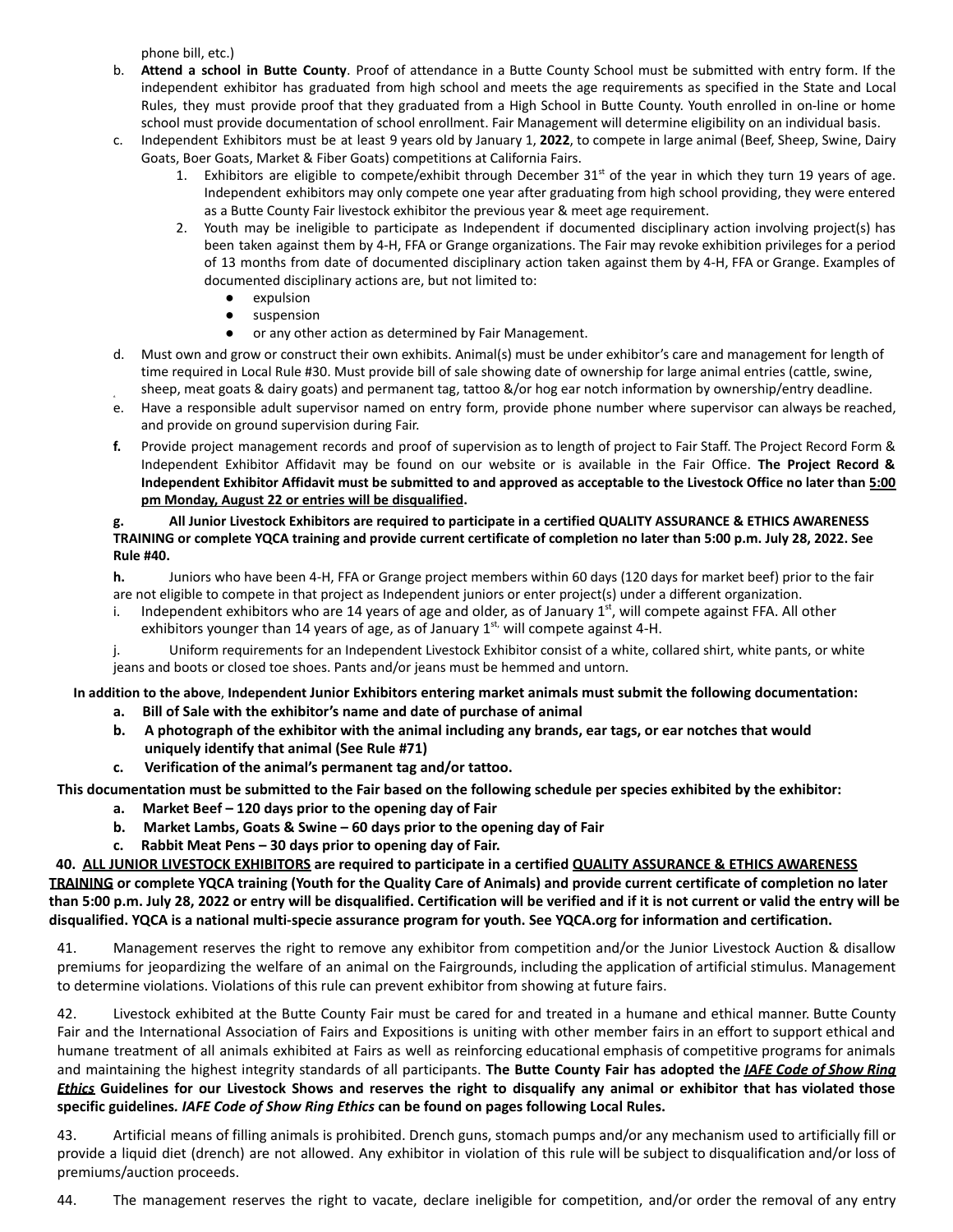which is not in the best interest of the Fair, is unsightly, unhealthy, injured, lame, unsound, endangers public safety, violates the Fair's Animal Welfare Policies, or has been entered in violation of these rules and regulations. Exhibitors that violate the IAFE &/or the Fair's Local Rules and/or Animal Welfare Policies will be reported to the appropriate law enforcement agency.

45. A veterinarian will be on site for inspection during livestock check-in & weigh-in. Any animal exhibiting any contagious disease will be sent home. Vet checks on the market and unregistered animals will be done at the scale. Registered animals will be done at the stalls. If an animal does not pass vet check the exhibitor may be fined a \$100 per animal.

46. Animals showing any stage of prolapse will not be allowed.

47. All pens and stalls must be cleaned before 9:00 a.m. each day. The exhibitor is expected to use bedding as needed to keep pens & animals clean. Livestock pens/stalls must be suitable for public display & maintained in a clean condition. Animals must be cared for to the satisfaction of Fair Management for exhibitor to be eligible for premium awards & participation in the Junior Livestock Auction. Aisles & public walkways must be kept clean and clear of tack and/or equipment. Exception: animal fitting allowed as per Management permission. Bedding removed from pens & stalls must be placed in waste receptacles (bins) provided by the fair. AISLES MUST BE KEPT FREE OF BEDDING WASTE.

48.Use of muzzles on any sheep is prohibited at all fairs.

49. Exhibitors showing livestock must have a stall card providing their name and club. If exhibitor has breeding animals, stall cards must include animal information (breed, sex, id info, etc.) Signage must remain on pen until after auction for market animals, or upon release for breeding animals (see local rule #53)

50. All stalls, displays and booths are subject to inspection by the State Fire Marshal in regard to fire hazards. Non-Flammable materials must be used for all decorations. No decorative electrical lights will be allowed in livestock barns for pen or display decoration. Background materials for pen decorations must not be of a solid material such as plastic or plywood. Pens behind and to each side of you must be visible and the view of neighboring pens must not be blocked. If materials do not meet flammability compliance, they must be removed.

51. Electrical cords will not be allowed to lay on the ground outside of exhibitor's stall/pen/ tack space or in public walk spaces. The number of fans may be limited per exhibitor/animal based on space & electrical service available. SEE ELECTRICAL EXTENSION CORD & POWER STRIP SAFETY in Handbook. No generators will be allowed to operate in the livestock barns. NO portable coolers allowed.

52.No "For Sale" signs may be posted in the livestock barns.

53. **BREEDING LIVESTOCK EXHIBITS**: Display & educational materials, tack, feed, supplies, etc. may not be removed prior to time stated by Management. Butte County Fair may withhold premium money for exhibitors removing display material and/or animals prior to stated release time and exhibitor may be prevented from showing in future Butte County Fairs. **Removal of breeding** livestock will begin Sunday following the loading of market animals and will be allowed until Noon. NO trailers or stock removal will take place from Noon to 7 PM on Sunday. See local rule #9. Breeding animal exhibits must have signage identifying exhibitor name & Club/Chapter through the entire Fair.

MARKET ANIMAL EXHIBITS: Display and educational materials may not be removed prior to the conclusion of the Junior Livestock **Auction, Saturday, May 28, 2022**. Butte County Fair may withhold premium money for exhibitors removing signage prior to that time. No vehicles will be allowed on the grounds to remove these items. Local rule #9.

54. REGISTRATION PAPERS MUST BE CHECKED THE DAY PRIOR TO JUDGING OF EACH INDIVIDUAL SPECIES.

55. Junior Exhibitors are to fit and groom their own animals. Agriculture instructors, 4-H/ Grange leaders and Independent Supervisors should work with the Junior Exhibitors and their animals prior to the fair so that the Junior Exhibitors are prepared to do their own fitting and grooming when they arrive at the fair. However, because of the educational nature of livestock shows, it is appropriate on occasion for parents, leaders, or other youth eligible to exhibit at that show, to provide assistance. Assistance should always be given only when the exhibitor is present and actively engaged. Club members may share in feeding of animals and the cleaning and maintaining of the pens but should not share in the actual fitting and grooming of animals. Physical challenges and age can be an exception to this rule.

56. Exhibitors will be required to fit and groom their animals in fitting areas designated by the fair. Blocking Chutes and/or Fitting Stands (Trim Tables) will be moved or removed by fair staff without warning if they are placed in an area not designated by the fair or there are safety concerns. Approved fitting areas will be noted on penning charts.

57. If an exhibitor has more than one breeding animal entered in a class, another current Butte County Fair livestock exhibitor may show the additional animal(s). These exhibitors must meet dress requirements as specified in Local Rule #**59**.

58. 4-H shows first in even years, FFA in odd years.

59. Junior Livestock Exhibitors must wear the appropriate uniform of their respective organization when showing and selling livestock. All Livestock Exhibitors must wear boots or closed toe shoes with an enclosed heel. Pants must be hemmed and untorn. Junior Exhibitors who help show in group or pen classes must also wear the official show uniform while showing. Butte County Fair requires the following: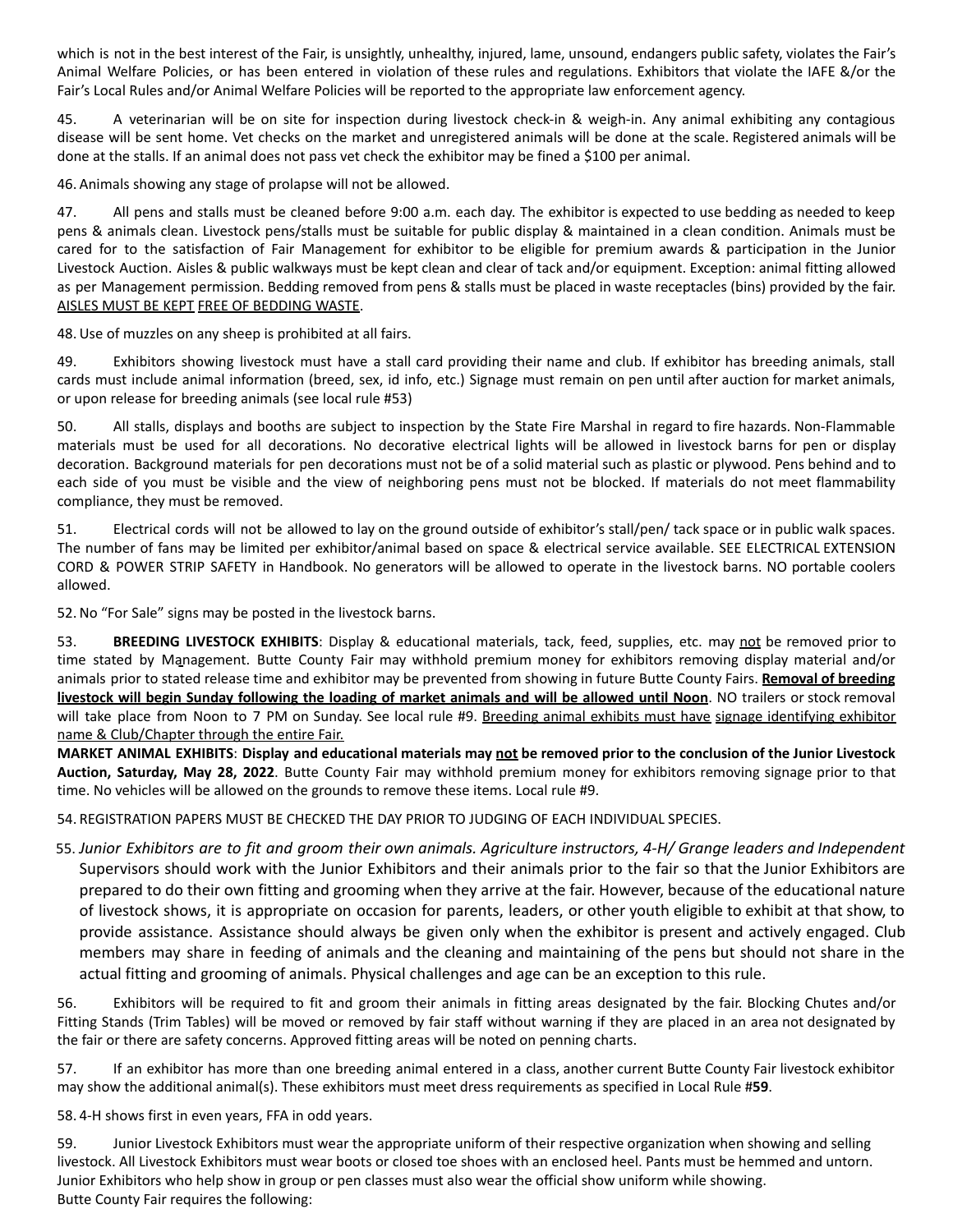A. The recognized 4-H show uniform to be worn by all 4-H exhibitors and by helpers in individual and club groups while showing livestock shall consist of long white pants or jeans and white sleeved (long or short) shirt with collar. 4-H requires exhibitors wear the 4-H tie or scarf and the 4-H Hat branded with the UC ANR and the 4-H clover logo (youth may wear current green hat with only the 4-H clover logo and/or white hat for the remainder of their 4-H career).

B. The recognized FFA show uniform to be worn by all FFA exhibitors and by helpers in individual and chapter groups while showing shall consist of white pants, white shirt (short or long sleeved), the official FFA Jacket and the official FFA four-in-hand necktie or scarf. Hats or headgear of any kind shall not be worn with the official show uniform while showing.

C. The Grange uniform shall consist of dark blue denim pants; white long sleeved (short sleeved allowed in hot weather), button-front dress shirt with collar; the official red waist vest with National Grange emblem on the back; black or brown belt with appropriate buckle.

D. The approved attire for Independent Exhibitors while showing shall consist of long white pants or jeans and white sleeved (long or short sleeve) shirt with collar.

60. NO hoverboards or motorized boards are allowed. No drones without prior approval from the CEO.

#### 61. RED TAG POLICY

- A. Purpose: To ensure that livestock exhibited at the Butte County Fair are cared for and treated in a humane and ethical manner and that the livestock pens/stalls are suitable for public display.
- B. Policy: Livestock exhibitors are solely responsible for the care of their animals while on exhibit at the Butte County Fair. If the livestock superintendent becomes aware of any livestock exhibit that is not being cared for in an ethical, humane manner; or situations where an acceptable state of pen cleanliness, as determined by the livestock management staff, is not being maintained, the following will occur:
- C. The livestock superintendent will determine the name and affiliation of the responsible exhibitor.
- D. A Red Tag, with the following information, will be affixed to the exhibitors pen/stall.
- E. The exhibitors name.
- F. The observed problem.
- G. The date and time of the citation.
- H. Signature of the livestock superintendent.
- I. It is the exhibitor's responsibility to respond to the Red Tag by contacting the livestock superintendent within 6 hours of the citation being issued. The exhibitor will formulate and initiate a plan of correction approved by the livestock superintendent. Reasonable efforts will be made by the livestock superintendent to contact the exhibitor's FFA Advisor, 4-H Leader, parent or designee and advise them of the situation resulting in the Red Tag citation.
- J. Any exhibitor failing to make contact with the livestock superintendent within 6 hours of issuance of the citation may be issued an automatic second Red Tag citation.
- K. Any exhibitor receiving two Red Tag citations during the Fair will be declared ineligible for further competition, including participation in the Junior Livestock Auction. The exhibitor will forfeit all fair premiums, awards earned and are required to remove the animal exhibit from the fairgrounds.
- L. Any exhibitor that is required, under the provisions of the Red Tag Policy, to remove their animal entry from the fairgrounds, must do so within 6 hours from the time of notification.

62. NO DOGS WILL BE ALLOWED ON THE FAIRGROUNDS unless they are service dogs, LEASHED OR OTHERWISE; THIS INCLUDES THE LIVESTOCK AREA without prior approval from the CEO.

## **JUNIOR LIVESTOCK AUCTION – LIVESTOCK & ELIGIBLE JR. AG EQUIPMENT AUCTION PROJECTS:**

63. Juniors who are residents, students or members of a recognized Butte County 4-H or Grange Club, Butte County FFA Chapter, and/or Independent Exhibitors, who are residents of Butte County and enrolled in a Butte County School may exhibit and **sell one**

(1) market animal (beef, sheep, swine, meat goat, one (1) Meat Pen of Rabbits) or one (1) Ag Equipment Auction item as approved by Fair Management; if they have not sold a market animal at a county or district fair in the same calendar year, excluding the Butte County Fair, the California State Fair and National Shows. Independent Exhibitors see Local Rule #39 for complete requirements. Youth with residence outside of Butte County, enrolled in a Butte County Club/Chapter, see Local Rules #66-67 for **complete requirements.**

64. There will be no duplicate market animal or ag equipment auction project entries allowed. A duplicate entry will result in the cancellation of all market or ag equipment auction project entries of that individual exhibitor.

65. By signing the entry form, the exhibitor/seller in the Junior Livestock Auction agrees to abide by and be responsible for all the rules set forth concerning the Junior Livestock Auction. The exhibitor/seller agrees that it is a requirement for the market animal to be sold at the Junior Livestock Auction destined for harvest. There will be no live animal pickup of Auction animals. NO EXCEPTIONS. Once an animal has been shown in a market class and determined by the judge to be "market ready" or "market acceptable" it is consigned to the Auction and cannot be withdrawn by the exhibitor or the buyer. The exhibitor/seller guarantees that the animal they are selling through the auction, on the day of the sale, to be healthy, sound, disease free, and in compliance with all State and Federal animal health regulations concerning the use of pharmaceuticals and withdrawal period. See Local Rules #79 & 80.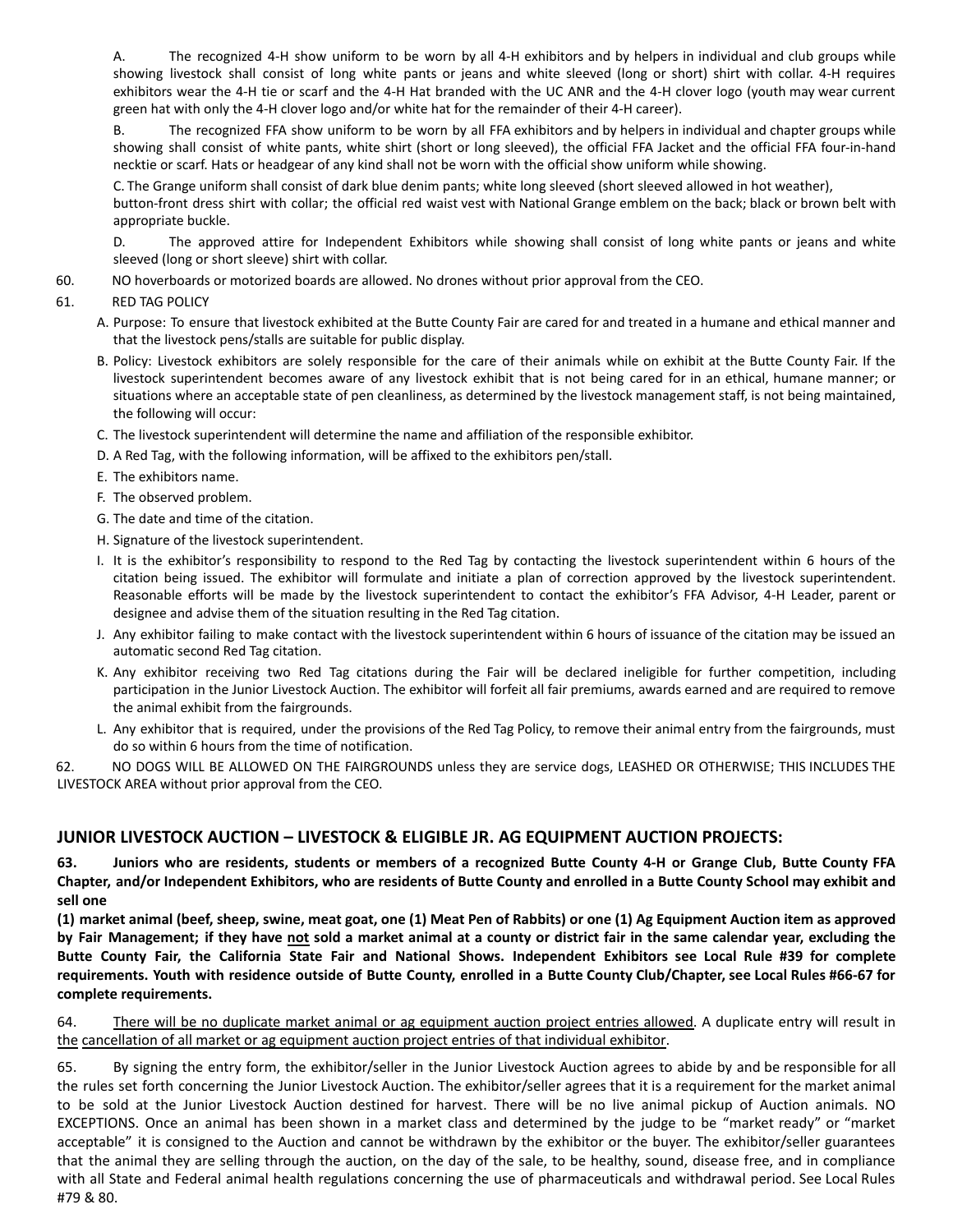Once an Ag Equipment Auction project has been judged eligible for the Junior Livestock Auction, it is consigned to the auction and cannot be withdrawn by the seller.

66. Youth with residence outside of Butte County that are a member of a recognized Butte County chapter or club and enrolled in a Butte County School that wish to enter a Market Animal or an Ag Equipment Auction Project in the Butte County Fair **must submit a letter to the Fair Manager stating the following:**

- their intention to enter and show a market animal or an ag equipment auction project at the Butte County Fair.
- certify they will not enter, show, and/or sell a market animal or ag equipment auction project at any other fair, other **than Butte County Fair or those allowed in Butte County Fair Local Rules.**
- **● Submit proof of current enrollment in a Butte County School (progress report, etc.)**
- submit the letter no later than 5:00 p.m. of the entry closing date for the species they wish to enter. (120 days for steers, 60 days for hogs, lambs and goats, 30 days for rabbit meat pens, or the entry deadline for ag equipment auction project)

Youth with residence outside of Butte County are not eligible to show a market animal or an ag equipment auction project at the Butte County Fair until they are granted written approval from the Fair Manager. Approval is at the Butte County Fair Manager's **discretion.**

67. Youth who have entered a market animal in other County or District fairs will not be permitted to enter, show and/or sell a market animal at the Butte County Fair for the period of January 1 – December 31 of the current fair year. (Exceptions are Butte County Fair, State Fair, and National Shows.)

68.**Opening dates** for market animal entries are 9:00 a.m. on the dates below:

- A. Steers: March 1, 2022
- B. Turkeys: April 1, 2022
- C. Hogs, Lambs & Goats: May 3, 2022
- D. Rabbits & Chickens: May 10, 2022

**Closing dates** for market animal entries are by 5:00 p.m. on the dates below:

- E. Steers: April 25, 2022
- F. Hogs, Lambs & Goats: June 24, 2022
- G. Rabbits & Poultry (including turkeys): July 25, 2022

69. Species Limits are as follows: Steers- 40 entries, Hogs- 175 entries, Lambs- 70 entries, Goats- 40 entries, Chickens- 10 entries, Turkeys- 25 entries, and Rabbits- 20 entries.

70. Entries may close prior to specific closing dates if the Market Limits are reached as stated in Rule #11 of Local Rules. If breeding entries exceed barn capacity then space will be given on a first-come, first-serve basis with Butte County exhibitors receiving priority over out-of-county exhibitors. If an exhibit is cut, due to lack of space, all entry fees will be refunded for that exhibit.

71. Replacement (back-up) animals of the same specie will be allowed as approved by Fair Management only if the ownership information is submitted prior to entry closing (photos, breeder information, bills of sale, etc.) within an immediate family, and is not another exhibitor's primary animal. If an exhibitor has more than one market animal, they must declare a "primary" and a "back-up" animal prior to entry closing. Photos and identification information must be marked accordingly. No exhibitor may enter or show a backup animal that is another exhibitor's primary animal entry. Under no circumstances, can a backup animal be shared outside an immediate family or with a group of exhibitors. For ownership deadlines see Local Rule #30. **Processing Fee must be paid for each** back-up animal entered and is non-refundable. Back up animals are not eligible to be entered in any other Division.

72. PROOF OF OWNERSHIP must be provided to the fair within the time frames listed in rule #68 (120 days prior to the opening day of fair for steers, 60 days prior to opening day of fair for hogs, goats and lambs, 30 days for rabbit meat pens). Photo Requirements:

a) Photographs of all market animals with the exhibitor:

- Steers, Hogs, Lambs & Goats: Photo #1: Must be side view of animal with exhibitor, showing entire animal, as close & clear as possible to identify animal & exhibitor.
- Lambs & Goats Photo #2: Must be of exhibitor & animal showing scrapie tag.
- Hogs Photo #2: Must be of exhibitor & animal showing any ear notches.
- Rabbit Meat Pens Photo #1: Must be of exhibitor and pen of rabbits, including any back-up rabbits, taken as close & clear as possible so that exhibitor and animal may be identified.
- Rabbit Meat Pens Photo #2: Must be of exhibitor & animals showing rabbit's ear tattoos.
- b) Submit photos **electronically online** of each animal with exhibitor individually. If the exhibitor has a back-up animal, all proof of ownership photos & documents must be provided. The Fair reserves the right to refuse submissions and request another photograph(s).
- c) Market Lamb & Market Goat entries must provide a copy of the bill of sale(s) for both primary & replacement animals showing scrapie identification number and name of breeder, by the 60-day ownership deadline.
- d) Market Hog entries must provide breeder information for both primary & replacement animals by the 60-day ownership deadline. Bill of Sale showing 60-day ownership and exhibitor's name must be available upon request of Fair Management.

#### If all Proof of Ownership documentation is not submitted and accepted by 5:00 pm on the date of entry deadline, the entry will be *canceled. NO EXCEPTIONS.*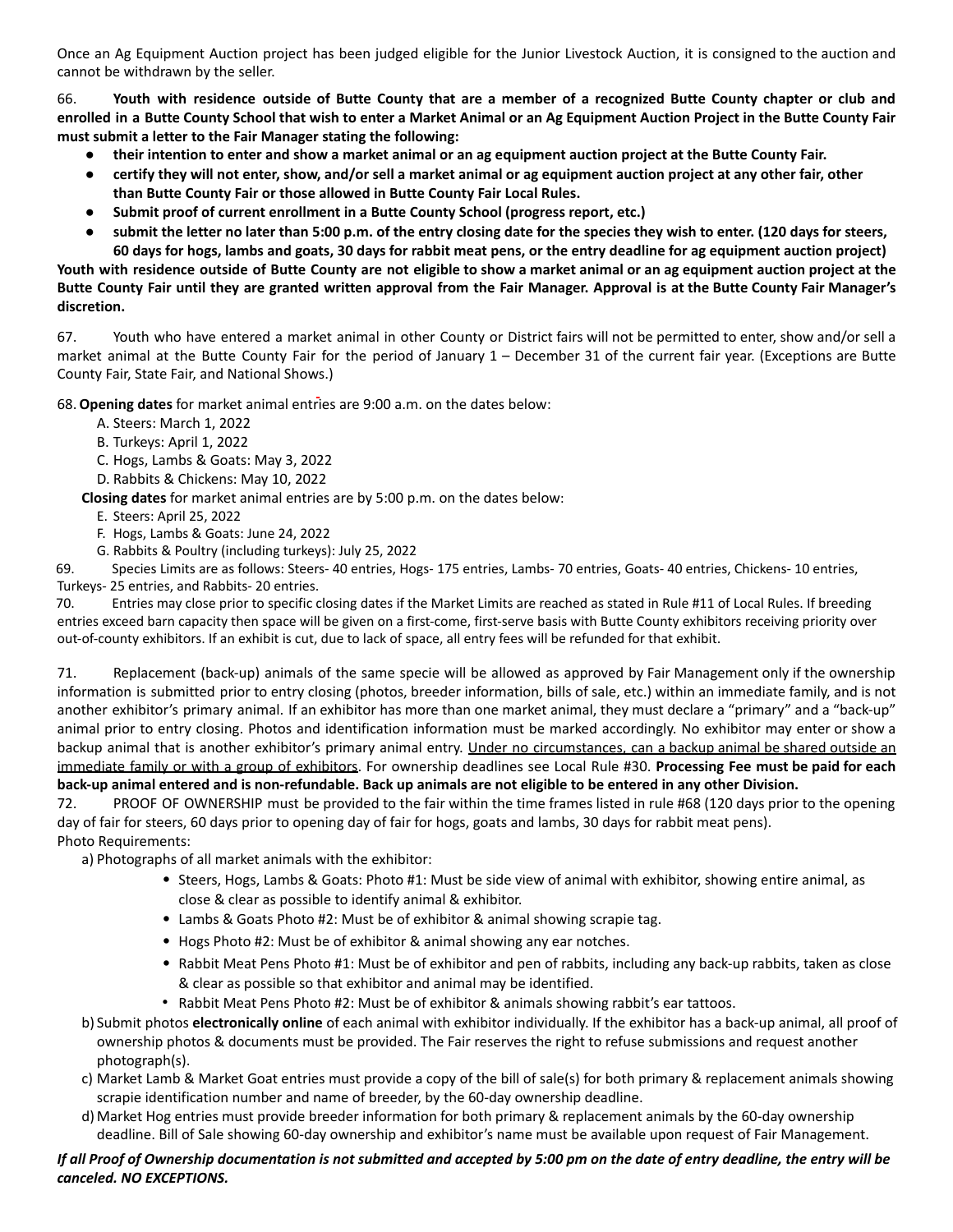73. Market Steer exhibitors must provide a Bill of Sale or Brand Inspection slip for primary & back-up (replacement) animals. A brand inspection or out billing from a sales yard must be made out to the exhibitor, showing 120-day ownership, or signed statement that animal was dropped from exhibitor's cow & raised by exhibitor.

74. Rabbit Meat Pen entries must be identified by permanent ear tattoos. Individual tattoo numbers must be submitted by the 30-day ownership deadline, and must match tattoo in rabbit's ear when checked in. Bill of Sale showing 30-day ownership and exhibitor's name must be available upon request of Fair Management.

75. Market steers only. No heifers or bulls are allowed as market animal entries.

76. Market swine are barrows and gilts only.

77. Market hogs eligible for the Junior Livestock Auction will be tattooed at a time of Fair Management's discretion. Tattooing will be done after market judging is completed and before the Junior Livestock Auction.

78. Replacement of injured or deceased animals: If a market animal is seriously injured or dies after the ownership deadline and prior to the fair, a report with cause of death & death certificate must be completed by a licensed veterinarian. The exhibitor must contact the CEO, who will determine whether an ownership variance will be granted. The exhibitor must have possession of replacement animal and provide proof of ownership with 7 days of the report to the Fair CEO. **Animals that are granted a variance** *WILL NOT BE ELIGIBLE TO COMPETE IN CHAMPION CLASSES/ CHAMPION DRIVE***.**

79. Exhibitors are required to submit a completed **Livestock Declaration of Medication** Form for market animals. Form must be submitted before animal is shown in market classes. Fair Management may extend the deadline, if necessary, but no later than 12:00 noon Thursday prior to the Auction. No animal will be allowed to sell at the Junior Livestock Auction unless the form has been submitted and any withdrawal periods have been met. If drug residue is found in an animal carcass during processing, the exhibitor may be held responsible for repayment to Junior Livestock Auction Buyer and may be responsible for any additional costs.

80. The Butte County Fair reserves the right to remove any animal from the Junior Livestock Auction that is found in violation of State or Federal animal health regulations concerning the use of pharmaceuticals. Animals suspected of this violation can be detained and tested. During this period, the fair will hold all auction proceeds from the sale of the animal. If the carcass tests positive for any abnormal residue, the proceeds for that animal must be returned to the buyer and the carcass will be destroyed.

81. Market Lamb entries will be inspected by the Fair Veterinarian prior to weigh-in.

- Any animal exhibiting Club Lamb Fungus, or any contagious disease will be sent home.
- Lambs must show lamb's teeth. All lambs will be mouthed at the scale.
- All market lambs must have been slick shorn from the knee and hock up 7-10 days before official weigh-in. Fleece not to exceed ¼" in length. Lambs with excessive wool will not be weighed until shorn to meet the satisfaction of the weighmaster.
- Lambs showing any stage of prolapse will not be allowed.
- All market lambs must have official USDA scrapie ear tags at weigh-in.
- **TAIL DOCKING**: Market lambs must be docked such that the tail (dock) is healed and can be lifted from the exterior. Lambs that have no dock will not be eligible. See State Rules.
- Market lambs are wethers and ewes only.
- Market Goat entries will be inspected by the Fair Veterinarian prior to weigh-in.
- Any animal exhibiting contagious disease will be sent home.
- Either horned, tipped or de-horned animals are permissible.
- Market goats must show milk teeth.
- All market goats must have official USDA scrapie ear tags at weigh-in.
- Market goats are wethers and does only.

82. Market animals will be weighed in on Tuesday, August 23, 2022, at times to be stated in the Exhibitor Handbook, at www.buttecountyfair.org. Clubs, Chapters & Independent Exhibitors will be assigned times to bring animals for weigh- in. Animals **must be on the grounds by the stated conclusion weigh-in time.**

Certified Weigh Masters will be provided by the fair. No pre-weighing will be permitted.

83.No private scales will be allowed on the grounds.

#### **84. No wet, blanketed, or muddy animals will be allowed to be weighed**.

#### 85. **Market Animal Weight Requirements:**

| <b>Species</b>       | Min Weight | <b>Max Weight</b> | Pay Weight |
|----------------------|------------|-------------------|------------|
| <b>Market Steers</b> | 1000 lbs.  | No Max            | 1300 lbs.  |
| Market Lambs         | 100 lbs.   | No Max            | 150 lbs.   |
| Market Swine         | 200 lbs.   | No Max            | 270 lbs.   |
| <b>Market Goats</b>  | 60 lbs.    | No Max            | 105 lbs.   |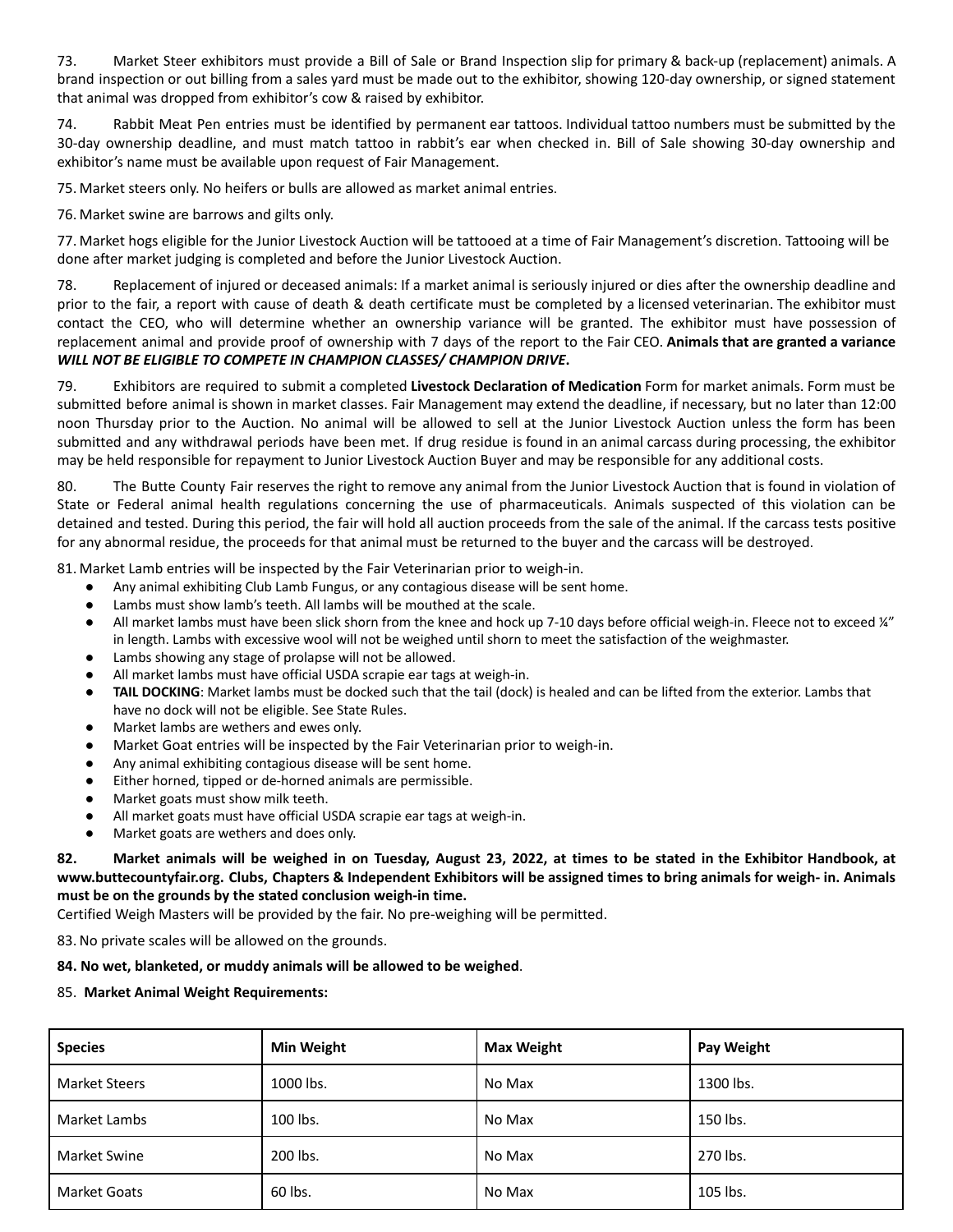| Market Turkeys         | 15 lbs.  | No Max   | 35 lbs.     |
|------------------------|----------|----------|-------------|
| Market Rabbits         | 3 lbs.   | 5 lbs.   | Sold as Pen |
| <b>Market Chickens</b> | 3.5 lbs. | 6.0 lbs. | Sold as Pen |

86. Disputed Weight Procedure: Re-weighing of market animals will only be allowed when the first weight taken is below minimum or above maximum weight allowed. The exhibitor must state to the Weigh Master immediately after the initial weight that they request a re-weigh. The animal and exhibitor must remain in the immediate scale area in view of the weighmaster. The scale will be re-balanced, and the animal weighed again. The second weight becomes the official weight. If the animal is removed from the immediate scale area and then returned to the scale for a re-weigh, no re-weigh will be allowed. All disputes will be settled at the scales. An exhibitor is allowed 1 animal at weigh-in. If you have a back-up animal, choose your market animal at home. **Only one market entry will be allowed on the fairgrounds.** Rabbit Meat Pens are allowed to bring only the 3 rabbits to be weighed in. **No backup animals will be allowed on the grounds.**

87. Once a market animal has been weighed in and has met weight requirements, the animal will not be released to exhibitor except for the following:

a. The animal is determined by the Judge as "not market acceptable" or "not market ready" and thereby disqualified from Junior Livestock Auction.

b. The animal has been released by Judge or Fair Management for safety or health purposes.

c. An exhibitor has been disqualified by the Fair for rule violations.

d. An animal has been released by Fair Management for approved purposes.

Under no circumstances shall a Junior Livestock Animal leave the grounds without an official release signed by Fair Management. Once an animal(s) has been released, the animal(s) is NOT ELIGIBLE for the Junior Livestock Auction. Exhibitors that remove animals without official permission are considered in violation of rules and subject to sanctioning which may include disqualification of entries, awards returned, premiums and/or auction proceeds not paid and/or exhibitor not being allowed to show at future Butte County Fairs.

88. All sifted animals not participating in Showmanship must be removed from the fairgrounds immediately after weighing. Animals sifted for Health reasons or those released for safety reasons must be removed from the Fairgrounds immediately.

89. STATE RULE SECTION VII: #25: **Animals shown in showmanship must be owned by the exhibitor, entered by exhibitor, and shown in an appropriate market or breeding/conformation class**. If the exhibitor has a market animal that is weight sifted and as a result may not show in an individual market class, the exhibitor may use this animal for showmanship if and only if this animal is the only animal the exhibitor has brought to the Fair. **Should an exhibitor whose animal has been weight sifted choose to show in** Showmanship, the exhibitor must remove their animal from the Fair by 9:00 a.m. the morning following their showmanship class. Exhibitor must obtain release from Livestock Management. Animal is NOT eligible for the Junior Livestock Auction.

90. All participants must present their own animal in the Show Ring for market animal judging and in the Auction Ring for the Junior Livestock Auction. Special permission may be granted by a quorum of a committee consisting of the Jr Livestock Auction Chairman, Fair Board President and Fair Manager to use a substitute handler for showing or selling the animal only if the exhibitor is unable to show or sell their own animal. Substitute handler must be a current Butte County Fair livestock exhibitor and must be approved by Fair Management. Requests must be made in writing. A substitute handler option does not apply to Showmanship classes. Assistant handlers will only be allowed if the exhibitor is unable to show &/or sell their own animal and has been given written approval by Fair Management. Assistant handler must be a current Butte County Fair livestock exhibitor and must be approved by Fair Management.

91. Auction animals must be presented in the auction ring and returned to the pens or stalls designated by Fair Management or auction committee. Seller must care for animals as long as the animal remains on the Fairgrounds.

92. All animals eligible for the sale must have been shown as individuals in their respective classes. Market steers, lambs, hogs, goats, and rabbit meat pens must have been determined by Judge to be "market ready" or "market acceptable". Any animal determined by the Judge to be "not market ready" or "not market acceptable" is not eligible for the Junior Livestock Auction and must be removed from the Fairgrounds by 9:00 a.m. the morning following their market class. Exhibitors must obtain a Livestock **Release from Fair Management.**

93. Once a market animal has been shown in a market class and determined to be "market ready" or "market acceptable" it is consigned to the Auction and cannot be withdrawn by the Exhibitor. The animal must be sold unless released by Fair Management.

94. If an exhibitor misses their assigned market class, the entry may be disqualified at the Fair Manager's discretion.

#### 95. If an exhibitor misses their auction sale lot, it is up to the Fair Manager's discretion when/if the animal will be sold in the **auction.**

96. The Fair Management will arrange the Sale Order based on the American System placings of the Champions and Reserve Champions. If entries exceed limitations, the management reserves the right to name the entries eligible for the sale.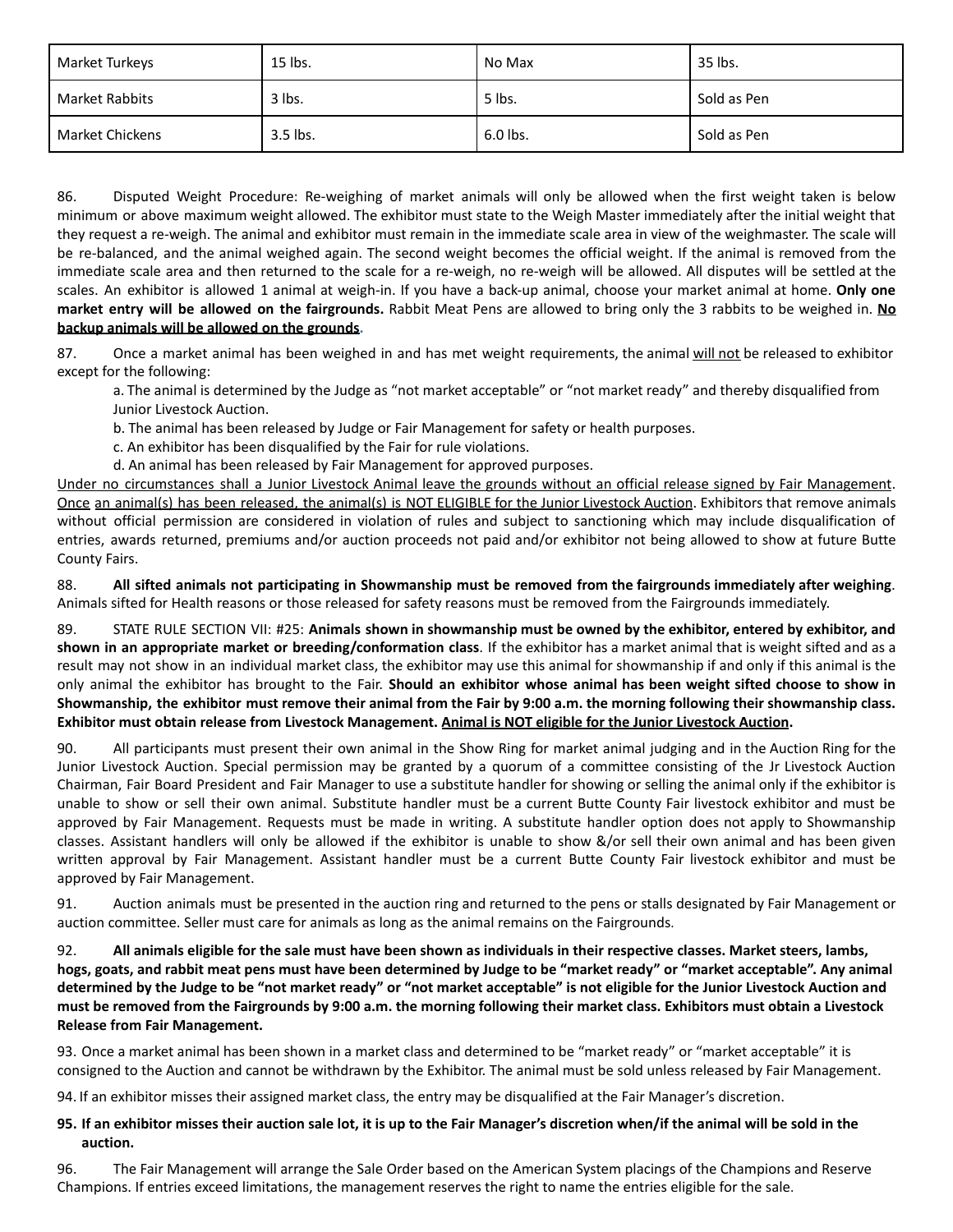97. The Butte County Fair reserves the right to publish, for its intended use, all photographs taken on the Butte County Fairgrounds of livestock exhibitors and/or livestock entries taken by the Official Fair Photographer(s). Exhibitors must make themselves and their livestock available for photographs. The official photographs become property of the Butte County Fair. Exhibitors may purchase photographs from the Official Fair Photographer. All Market Animal Champions are required to have a photograph taken by the official photographer. Participants and their families, advisors and leaders approve the reprinting or publishing of any photo taken on the fairgrounds upon signature of entry.

98. There will be a **6%** commission on all livestock and ag equipment auction projects sold through the Junior Livestock Auction, to be automatically deducted from the exhibitor's gross sale price.

99. Champions MUST sell.

100. **THE JUNIOR LIVESTOCK AUCTION IS A TERMINAL SALE**. Animals sold at the Junior Livestock Auction shall be sent to a contracted processing plant for harvest. There will be no Live Animal Pickup of Auction animals. NO EXCEPTIONS. See Rule #88. No registration papers will be provided by the seller. Buyer of animals through the auction shall not negotiate resale of animals during the sale and transfer of animals from one buyer to another will not be permitted through the sale office. When soliciting new buyers inform them of the terminal sale rule prior to sale day.

101. All resale livestock will go to be processed through the designated processing facility or auction yard and will not be resold after the auction to private individuals.

102. The Junior Livestock Auction Auctioneer will not read or announce any information presented by the Exhibitor and/or agents of exhibitor during the Butte County Fair Junior Livestock Auction.

103. During the sale of their animal, exhibitor may display only items awarded, presented, and/or approved by the Fair Management (ribbons, banners, buckles, special awards, etc.). Champion Market Animals may have a floral "blanket" provided by and at the expense and decision of the exhibitor.

104. Champion Market Animal exhibitors may have only ONE youth assist in the ring with the handling of Butte County Fair awards, banners, and other special awards during the sale of the animal. The assisting youth must be a current livestock exhibitor at the Butte County Fair and be in the uniform of their organization. Any exceptions to this rule must be approved by Fair Management.

105. Other Market Animal exhibitors (not champions) requiring assistance during the sale of their animal must obtain permission from Fair Management prior to the sale.

106. Fair Management reserves the right to hold an exhibitor's Junior Livestock Auction check, for any reason, for up to 60 days after checks are published.

107. Junior Livestock Auction checks must be cashed within 60 days from the date of distribution, which is determined by fair staff. *Any lost premium or auction check will only be re-issued less the \$35.00 bank service charge***.**